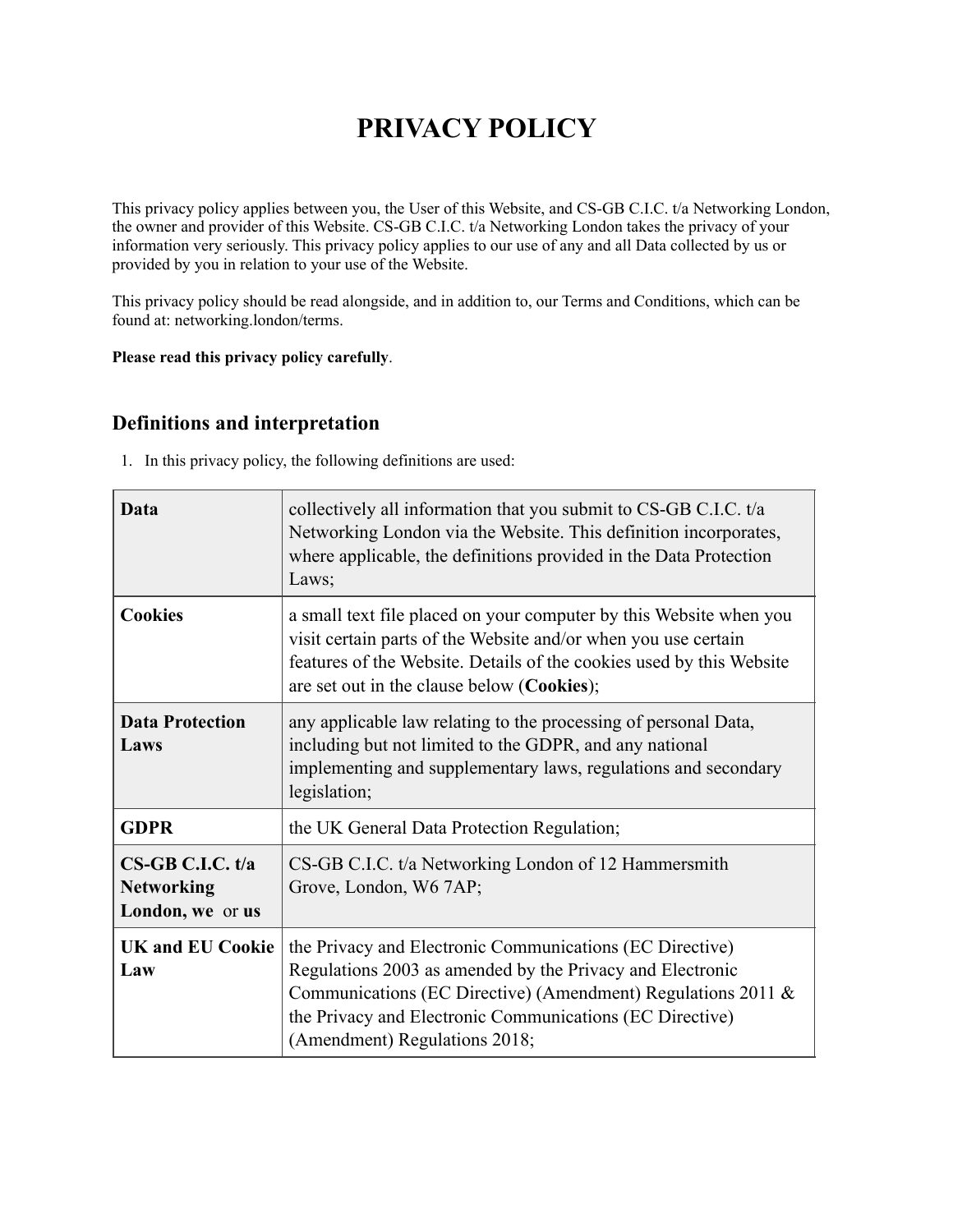| User or you | any third party that accesses the Website and is not either (i)<br>employed by CS-GB C.I.C. t/a Networking London and acting in the<br>course of their employment or (ii) engaged as a consultant or<br>otherwise providing services to CS-GB C.I.C. t/a Networking<br>London and accessing the Website in connection with the provision<br>of such services; and |
|-------------|-------------------------------------------------------------------------------------------------------------------------------------------------------------------------------------------------------------------------------------------------------------------------------------------------------------------------------------------------------------------|
| Website     | the website that you are currently using, networking london, and any<br>sub-domains of this site unless expressly excluded by their own<br>terms and conditions.                                                                                                                                                                                                  |

- 2. In this privacy policy, unless the context requires a different interpretation:
	- a. the singular includes the plural and vice versa;
	- b. references to sub-clauses, clauses, schedules or appendices are to sub-clauses, clauses, schedules or appendices of this privacy policy;
	- c. a reference to a person includes firms, companies, government entities, trusts and partnerships;
	- d. "including" is understood to mean "including without limitation";
	- e. reference to any statutory provision includes any modification or amendment of it;
	- f. the headings and sub-headings do not form part of this privacy policy.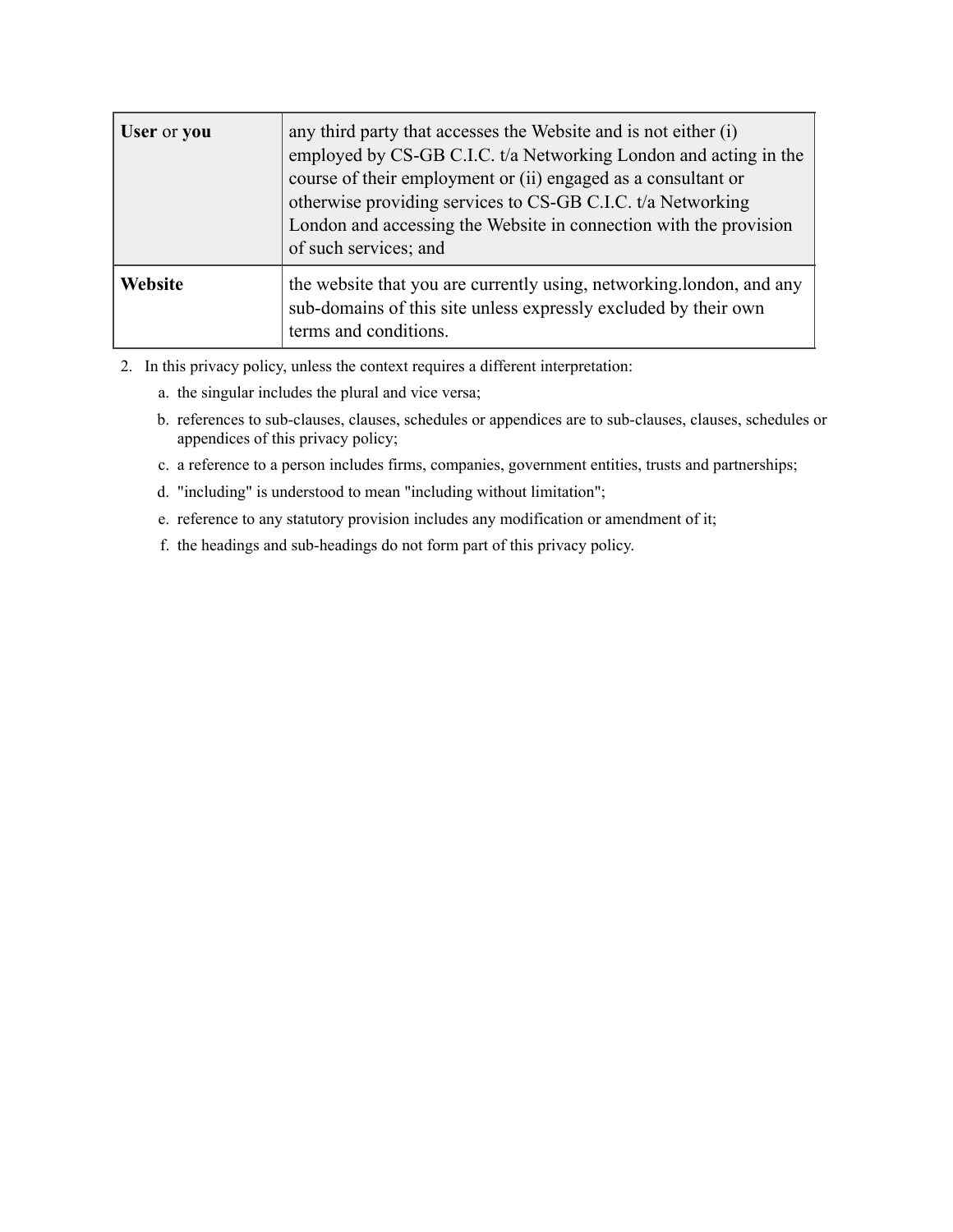#### **Scope of this privacy policy**

- 3. This privacy policy applies only to the actions of CS-GB C.I.C. t/a Networking London and Users with respect to this Website. It does not extend to any websites that can be accessed from this Website including, but not limited to, any links we may provide to social media websites.
- 4. For purposes of the applicable Data Protection Laws, CS-GB C.I.C. t/a Networking London is the "data controller". This means that CS-GB C.I.C. t/a Networking London determines the purposes for which, and the manner in which, your Data is processed.

### **Data collected**

- 5. We may collect the following Data, which includes personal Data, from you:
	- a. name;
	- b. job title;
	- c. profession;
	- d. contact Information such as email addresses and telephone numbers;
	- e. demographic information such as postcode, preferences and interests;
	- f. financial information such as credit / debit card numbers;
	- g. IP address (automatically collected);
	- h. web browser type and version (automatically collected);
	- i. operating system (automatically collected);
	- j. a list of URLs starting with a referring site, your activity on this Website, and the site you exit to (automatically collected);
	- k. information about your company and colleagues who you may invite to our events;

in each case, in accordance with this privacy policy.

#### **How we collect Data**

- 6. We collect Data in the following ways:
	- a. data is given to us by you;
	- b. data is received from other sources; and
	- c. data is collected automatically.

#### **Data that is given to us by you**

- 7. CS-GB C.I.C. t/a Networking London will collect your Data in a number of ways, for example:
	- a. when you contact us through the Website, by telephone, post, e-mail or through any other means;
	- b. when you register with us and set up an account to receive our products/services;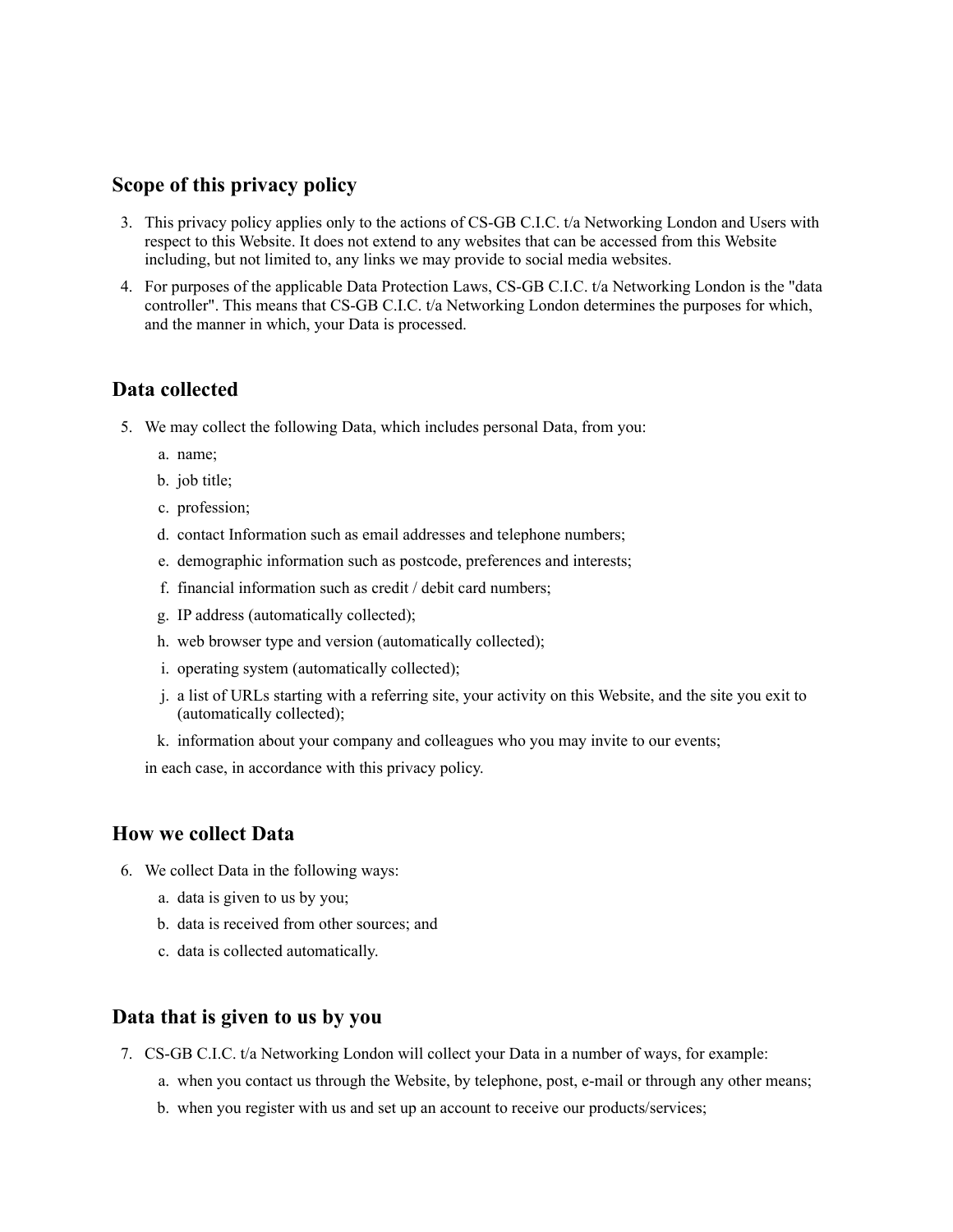- c. when you complete surveys that we use for research purposes (although you are not obliged to respond to them);
- d. when you enter a competition or promotion through a social media channel;
- e. when you make payments to us, through this Website or otherwise;
- f. when you elect to receive marketing communications from us;
- g. when you use our services;
- h. London based local authorities;

in each case, in accordance with this privacy policy.

## **Data that is received from third parties**

- 8. CS-GB C.I.C. t/a Networking London will receive Data about you from the following third parties:
	- a. Business Groups;
	- b. London Borough of Hammersmith and Fulham;
	- c. Royal Borough of Kensington and Chelsea;
	- d. Metro Bank Plc;
	- e. Queens Park Rangers Football Club;
	- f. Your Company Mobiles LTD.

# **Data that is received from publicly available third parties sources**

9. We will receive Data about you from the following publicly available third party sources:

### **Data that is collected automatically**

- 10. To the extent that you access the Website, we will collect your Data automatically, for example:
	- a. we automatically collect some information about your visit to the Website. This information helps us to make improvements to Website content and navigation, and includes your IP address, the date, times and frequency with which you access the Website and the way you use and interact with its content.
	- b. we will collect your Data automatically via cookies, in line with the cookie settings on your browser. For more information about cookies, and how we use them on the Website, see the section below, headed "Cookies".

# **Our use of Data**

- 11. Any or all of the above Data may be required by us from time to time in order to provide you with the best possible service and experience when using our Website. Specifically, Data may be used by us for the following reasons:
	- a. internal record keeping;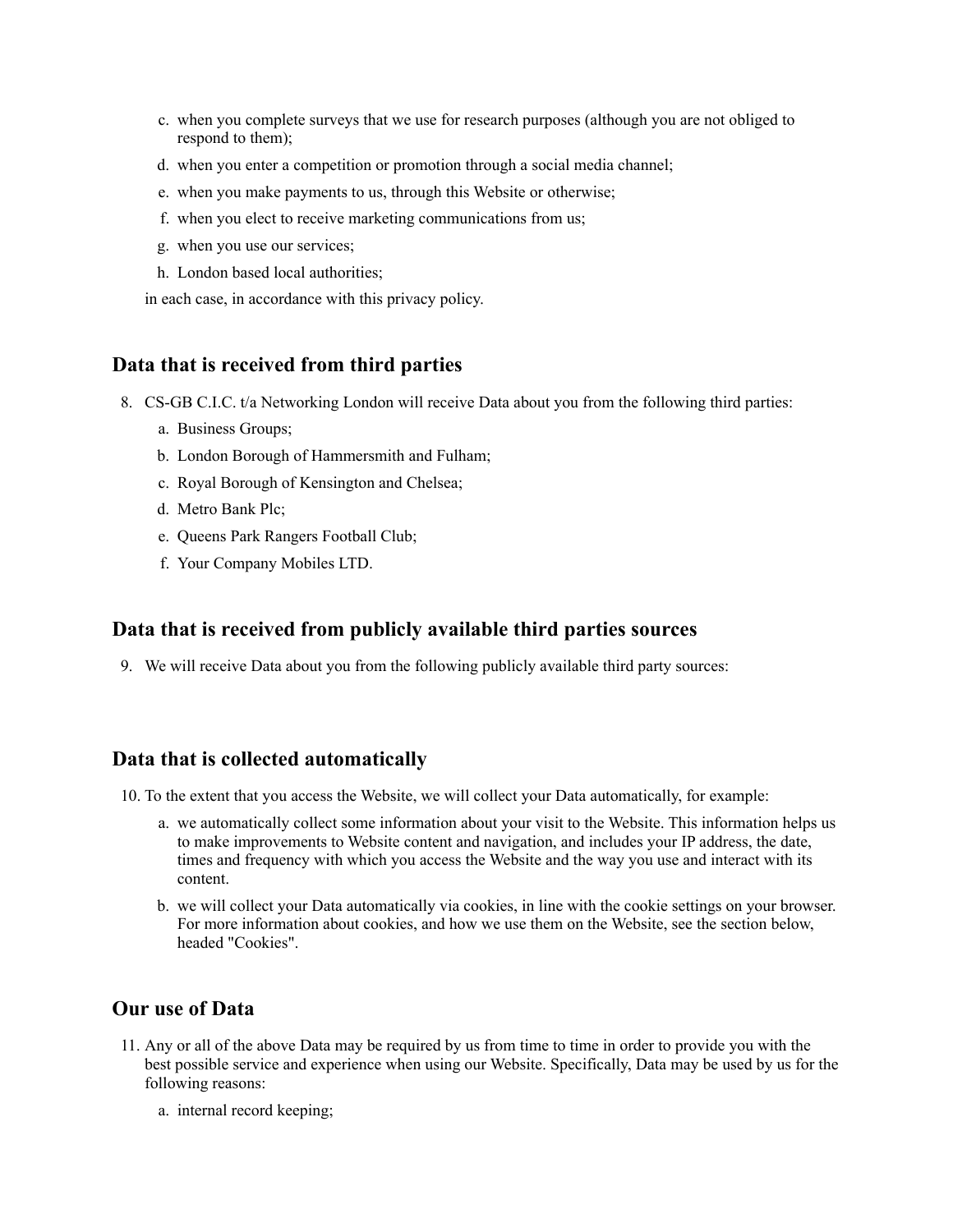- b. improvement of our products / services;
- c. transmission by email of marketing materials that may be of interest to you;
- d. contact for market research purposes which may be done using email, telephone, fax or mail. Such information may be used to customise or update the Website;
- e. local authority use;

in each case, in accordance with this privacy policy.

- 12. We may use your Data for the above purposes if we deem it necessary to do so for our legitimate interests. If you are not satisfied with this, you have the right to object in certain circumstances (see the section headed "Your rights" below).
- 13. For the delivery of direct marketing to you via e-mail, we'll need your consent, whether via an opt-in or soft-opt-in:
	- a. soft opt-in consent is a specific type of consent which applies when you have previously engaged with us (for example, you contact us to ask us for more details about a particular product/service, and we are marketing similar products/services). Under "soft opt-in" consent, we will take your consent as given unless you opt-out.
	- b. for other types of e-marketing, we are required to obtain your explicit consent; that is, you need to take positive and affirmative action when consenting by, for example, checking a tick box that we'll provide.
	- c. if you are not satisfied with our approach to marketing, you have the right to withdraw consent at any time. To find out how to withdraw your consent, see the section headed "Your rights" below.
- 14. When you register with us and set up an account to receive our services, the legal basis for this processing is the performance of a contract between you and us and/or taking steps, at your request, to enter into such a contract.
- 15. We may use your Data to show you CS-GB C.I.C. t/a Networking London adverts and other content on other websites. If you do not want us to use your data to show you CS-GB C.I.C. t/a Networking London adverts and other content on other websites, please turn off the relevant cookies (please refer to the section headed "Cookies" below).

### **Who we share Data with**

- 16. We may share your Data with the following groups of people for the following reasons:
	- a. any of our group companies or affiliates to encourage business transactions and promote business services / products;
	- b. our employees, agents and/or professional advisors to run our events effectively and promote our group to our business network;
	- c. third party service providers who provide services to us which require the processing of personal data - to allow the smooth running of the networking.london website and support marketing campaigns;
	- d. third party payment providers who process payments made over the Website to enable third party payment providers to process user payments and refunds;
	- e. relevant authorities to help local authorities support businesses and collect business statistics.;

in each case, in accordance with this privacy policy.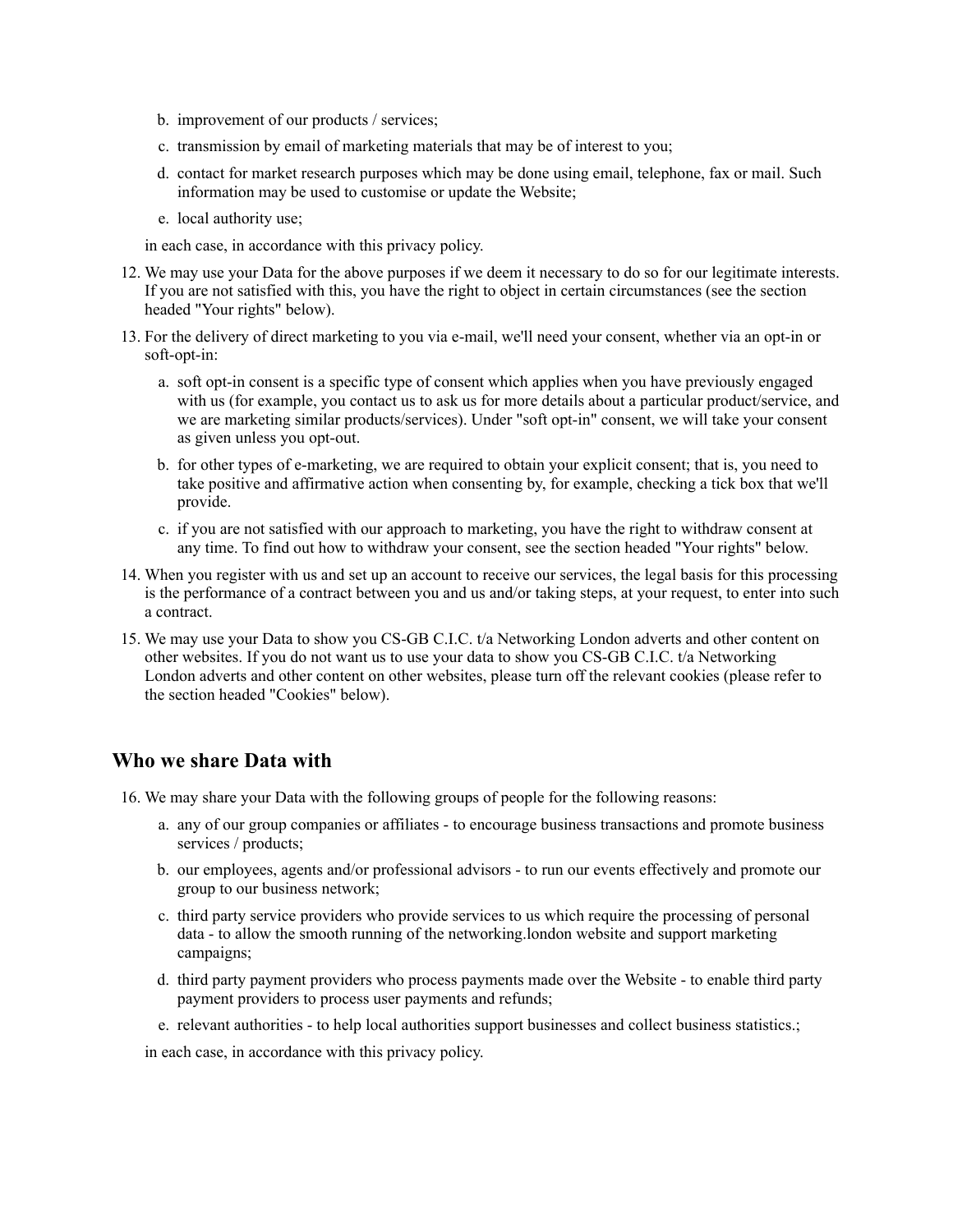# **Keeping Data secure**

- 17. We will use technical and organisational measures to safeguard your Data, for example:
	- a. access to your account is controlled by a password and a user name that is unique to you.
	- b. we store your Data on secure servers.
	- c. payment details are encrypted using SSL technology (typically you will see a lock icon or green address bar (or both) in your browser when we use this technology.
- 18. We are certified to PCI DSS. This family of standards helps us manage your Data and keep it secure.
- 19. Technical and organisational measures include measures to deal with any suspected data breach. If you suspect any misuse or loss or unauthorised access to your Data, please let us know immediately by contacting us via this e-mail address: kiah@networking.london.
- 20. If you want detailed information from Get Safe Online on how to protect your information and your computers and devices against fraud, identity theft, viruses and many other online problems, please visit www.getsafeonline.org. Get Safe Online is supported by HM Government and leading businesses.

# **Data retention**

- 21. Unless a longer retention period is required or permitted by law, we will only hold your Data on our systems for the period necessary to fulfil the purposes outlined in this privacy policy or until you request that the Data be deleted.
- 22. Even if we delete your Data, it may persist on backup or archival media for legal, tax or regulatory purposes.

# **Your rights**

23. You have the following rights in relation to your Data:

- a. **Right to access** the right to request (i) copies of the information we hold about you at any time, or (ii) that we modify, update or delete such information. If we provide you with access to the information we hold about you, we will not charge you for this, unless your request is "manifestly unfounded or excessive." Where we are legally permitted to do so, we may refuse your request. If we refuse your request, we will tell you the reasons why.
- b. **Right to correct** the right to have your Data rectified if it is inaccurate or incomplete.
- c. **Right to erase** the right to request that we delete or remove your Data from our systems.
- d. **Right to restrict our use of your Data** the right to "block" us from using your Data or limit the way in which we can use it.
- e. **Right to data portability** the right to request that we move, copy or transfer your Data.
- f. **Right to object** the right to object to our use of your Data including where we use it for our legitimate interests.
- 24. To make enquiries, exercise any of your rights set out above, or withdraw your consent to the processing of your Data (where consent is our legal basis for processing your Data), please contact us via this e-mail address: kiah@networking.london.
- 25. If you are not satisfied with the way a complaint you make in relation to your Data is handled by us, you may be able to refer your complaint to the relevant data protection authority. For the UK, this is the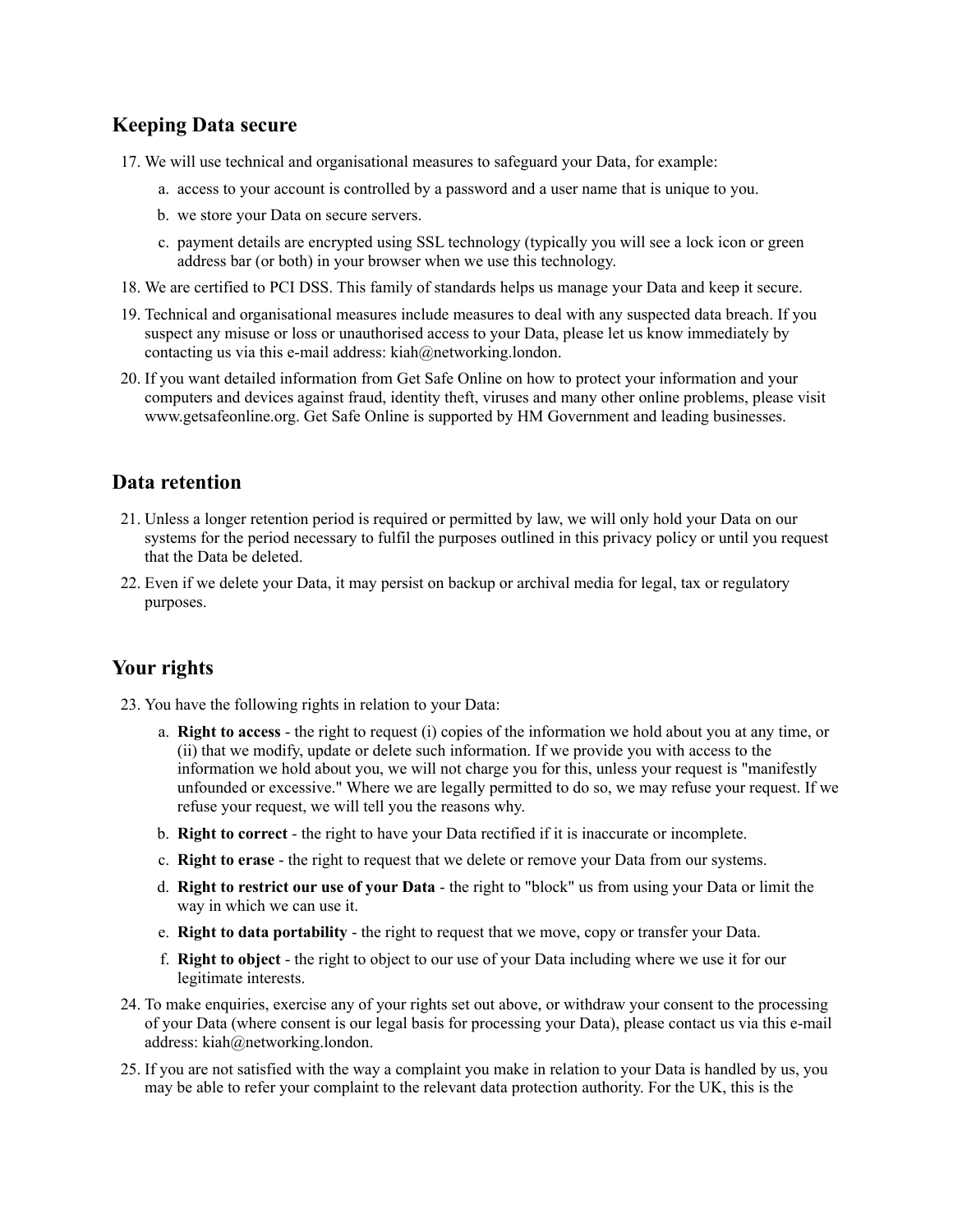Information Commissioner's Office (ICO). The ICO's contact details can be found on their website at https://ico.org.uk/.

26. It is important that the Data we hold about you is accurate and current. Please keep us informed if your Data changes during the period for which we hold it.

## **Links to other websites**

27. This Website may, from time to time, provide links to other websites. We have no control over such websites and are not responsible for the content of these websites. This privacy policy does not extend to your use of such websites. You are advised to read the privacy policy or statement of other websites prior to using them.

# **Changes of business ownership and control**

- 28. CS-GB C.I.C. t/a Networking London may, from time to time, expand or reduce our business and this may involve the sale and/or the transfer of control of all or part of CS-GB C.I.C. t/a Networking London. Data provided by Users will, where it is relevant to any part of our business so transferred, be transferred along with that part and the new owner or newly controlling party will, under the terms of this privacy policy, be permitted to use the Data for the purposes for which it was originally supplied to us.
- 29. We may also disclose Data to a prospective purchaser of our business or any part of it.
- 30. In the above instances, we will take steps with the aim of ensuring your privacy is protected.

# **Cookies**

- 31. This Website may place and access certain Cookies on your computer. CS-GB C.I.C. t/a Networking London uses Cookies to improve your experience of using the Website and to improve our range of products and services. CS-GB C.I.C. t/a Networking London has carefully chosen these Cookies and has taken steps to ensure that your privacy is protected and respected at all times.
- 32. All Cookies used by this Website are used in accordance with current UK and EU Cookie Law.
- 33. Before the Website places Cookies on your computer, you will be presented with a message bar requesting your consent to set those Cookies. By giving your consent to the placing of Cookies, you are enabling CS-GB C.I.C. t/a Networking London to provide a better experience and service to you. You may, if you wish, deny consent to the placing of Cookies; however certain features of the Website may not function fully or as intended.
- 34. This Website may place the following Cookies:

| <b>Type of Cookie</b>         | <b>Purpose</b>                                                                                                                                                                                                                    |
|-------------------------------|-----------------------------------------------------------------------------------------------------------------------------------------------------------------------------------------------------------------------------------|
| Strictly necessary<br>cookies | These are cookies that are required for the operation of our<br>website. They include, for example, cookies that enable you to<br>log into secure areas of our website, use a shopping cart or<br>make use of e-billing services. |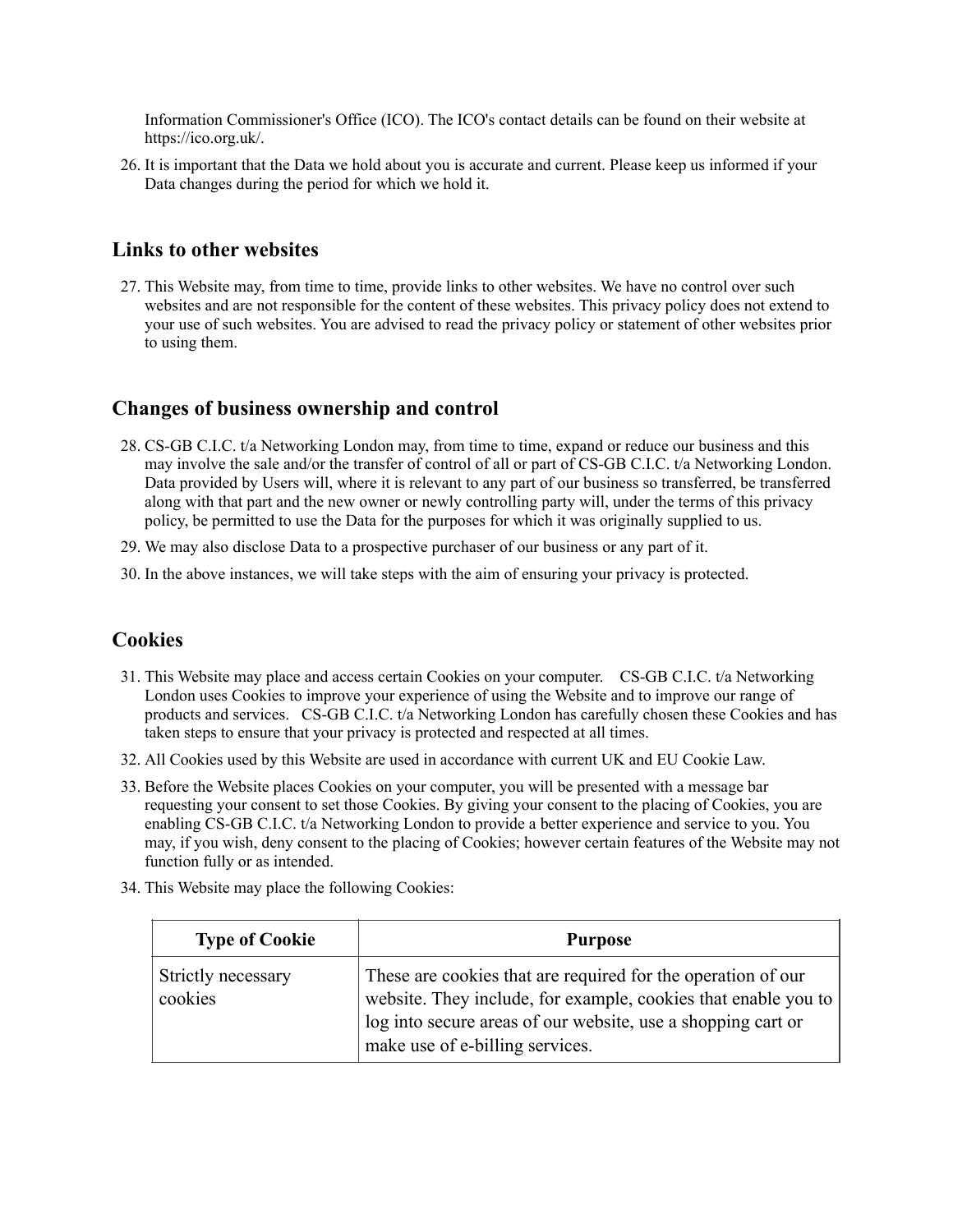| Analytical/performance<br>cookies | They allow us to recognise and count the number of visitors<br>and to see how visitors move around our website when they<br>are using it. This helps us to improve the way our website<br>works, for example, by ensuring that users are finding what<br>they are looking for easily.                                 |
|-----------------------------------|-----------------------------------------------------------------------------------------------------------------------------------------------------------------------------------------------------------------------------------------------------------------------------------------------------------------------|
| <b>Functionality cookies</b>      | These are used to recognise you when you return to our<br>website. This enables us to personalise our content for you,<br>greet you by name and remember your preferences (for<br>example, your choice of language or region).                                                                                        |
| Targeting cookies                 | These cookies record your visit to our website, the pages you<br>have visited and the links you have followed. We will use this<br>information to make our website and the advertising displayed<br>on it more relevant to your interests. We may also share this<br>information with third parties for this purpose. |

- 35. You can find a list of Cookies that we use in the Cookies Schedule.
- 36. You can choose to enable or disable Cookies in your internet browser. By default, most internet browsers accept Cookies but this can be changed. For further details, please consult the help menu in your internet browser.
- 37. You can choose to delete Cookies at any time; however, you may lose any information that enables you to access the Website more quickly and efficiently including, but not limited to, personalisation settings.
- 38. It is recommended that you ensure that your internet browser is up-to-date and that you consult the help and guidance provided by the developer of your internet browser if you are unsure about adjusting your privacy settings.
- 39. For more information generally on cookies, including how to disable them, please refer to aboutcookies.org. You will also find details on how to delete cookies from your computer.

# **General**

- 40. You may not transfer any of your rights under this privacy policy to any other person. We may transfer our rights under this privacy policy where we reasonably believe your rights will not be affected.
- 41. If any court or competent authority finds that any provision of this privacy policy (or part of any provision) is invalid, illegal or unenforceable, that provision or part-provision will, to the extent required, be deemed to be deleted, and the validity and enforceability of the other provisions of this privacy policy will not be affected.
- 42. Unless otherwise agreed, no delay, act or omission by a party in exercising any right or remedy will be deemed a waiver of that, or any other, right or remedy.
- 43. This Agreement will be governed by and interpreted according to the law of England and Wales. All disputes arising under the Agreement will be subject to the exclusive jurisdiction of the English and Welsh courts.

### **Changes to this privacy policy**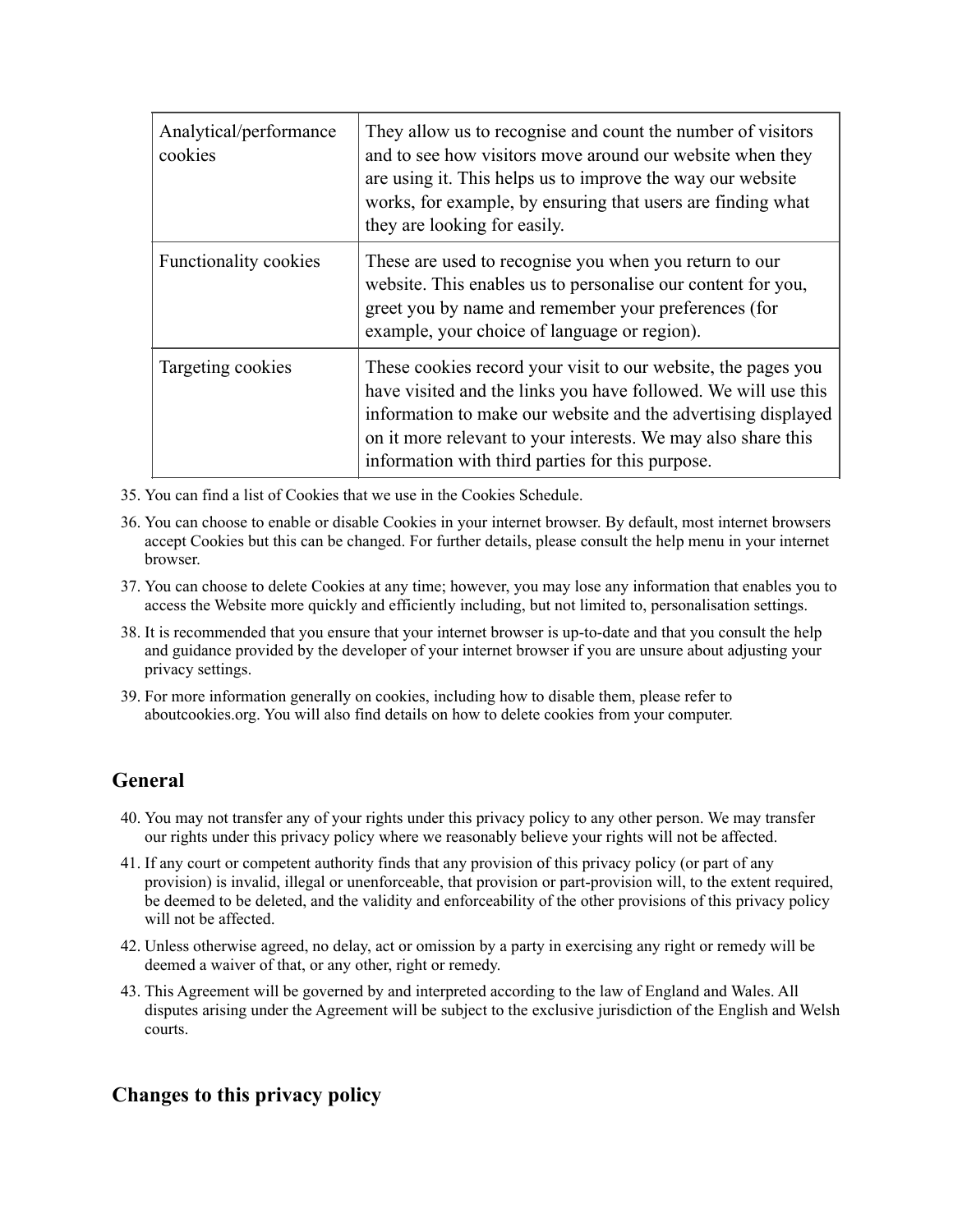44. CS-GB C.I.C. t/a Networking London reserves the right to change this privacy policy as we may deem necessary from time to time or as may be required by law. Any changes will be immediately posted on the Website and you are deemed to have accepted the terms of the privacy policy on your first use of the Website following the alterations. You may contact CS-GB C.I.C. t/a Networking London by email at kiah@networking.london.